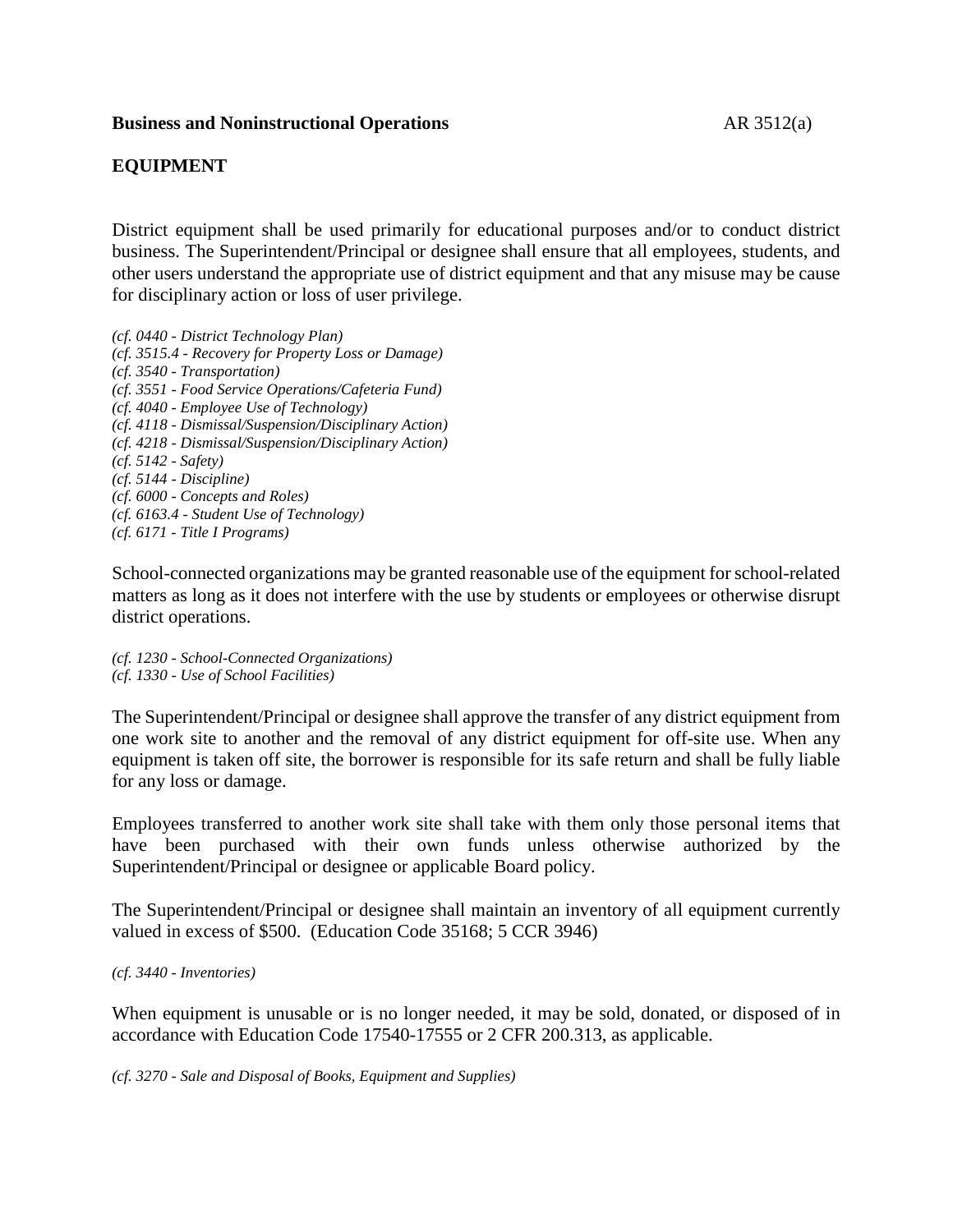# **EQUIPMENT** (continued)

### **Equipment Acquired with Federal Funds**

The Superintendent/Principal or designee shall obtain prior written approval from the California Department of Education or other awarding agency before purchasing equipment with federal funds. (2 CFR 200.48, 200.313, 200.439)

*(cf. 3230 - Federal Grant Funds) (cf. 3300 - Expenditures and Purchases)*

All equipment purchased for federal programs funded through the consolidated application pursuant to Education Code 64000-64001 shall be labeled with the name of the project, identification number, and name of the district. (2 CFR 200.313; 5 CCR 3946)

For any equipment acquired in whole or in part with federal funds, the Superintendent/Principal or designee shall develop adequate maintenance procedures to keep the property in good condition. He/she shall also develop adequate safeguards to prevent loss, damage, or theft of the property and shall investigate any loss, damage, or theft. (2 CFR 200.313)

*(cf. 3530 - Risk Management/Insurance) (cf. 4156.3/4256.3/4356.3 - Employee Property Reimbursement)*

Equipment purchased for use in a federal program shall be used in that program as long as needed, whether or not the program continues to be supported by federal funds. The equipment may be used in other activities currently or previously supported by a federal agency when such use does not interfere with the work on the project or program for which it was originally acquired or when use of the equipment is no longer needed for the original program. (2 CFR 200.313)

*Legal Reference: (see next page)*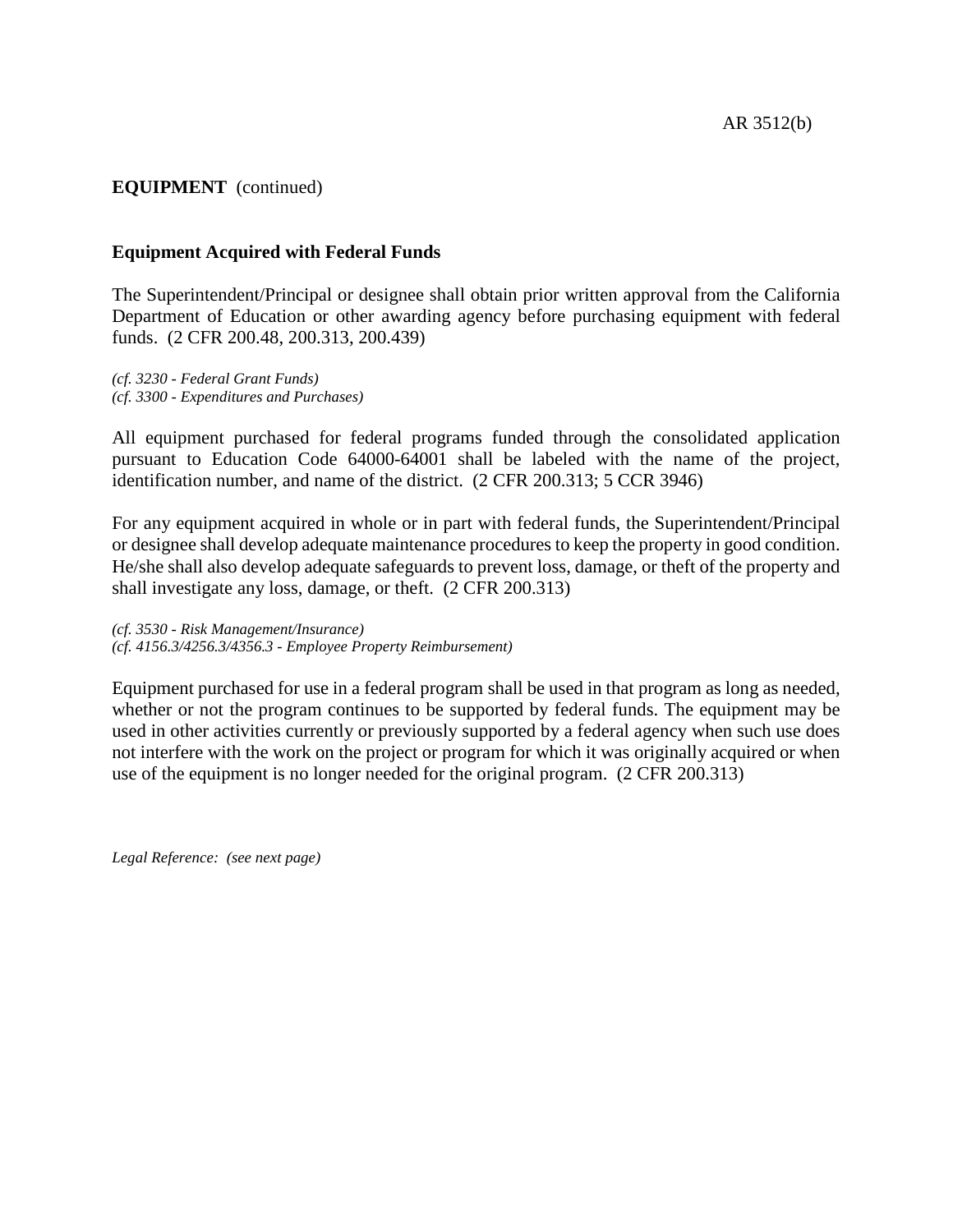#### AR 3512(c)

# **EQUIPMENT** (continued)

*Legal Reference:*

*EDUCATION CODE 17540-17542 Sale or lease of personal property by one district to another 17545-17555 Sale of personal property 17605 Delegation of authority to purchase supplies and equipment 35160 Authority of governing boards 35168 Inventory of equipment 64000-64001 Consolidated application process CODE OF REGULATIONS, TITLE 5 3946 Control, safeguards, disposal of equipment purchased with state and federal consolidated application funds 4424 Comparability of services 16023 Class 1 - Permanent records UNITED STATES CODE, TITLE 20 6321 Fiscal requirements CODE OF FEDERAL REGULATIONS, TITLE 2 200.0-200.521 Federal uniform grant guidance*

*Management Resources:*

*CALIFORNIA DEPARTMENT OF EDUCATION PUBLICATIONS California School Accounting Manual WEB SITES California Department of Education: http://www.cde.ca.gov Office of Management and Budget: https://www.whitehouse.gov/omb*

Regulation **CUDDEBACK UNION ELEMENTARY SCHOOL DISTRICT** approved: December 11, 2019 Carlotta, California